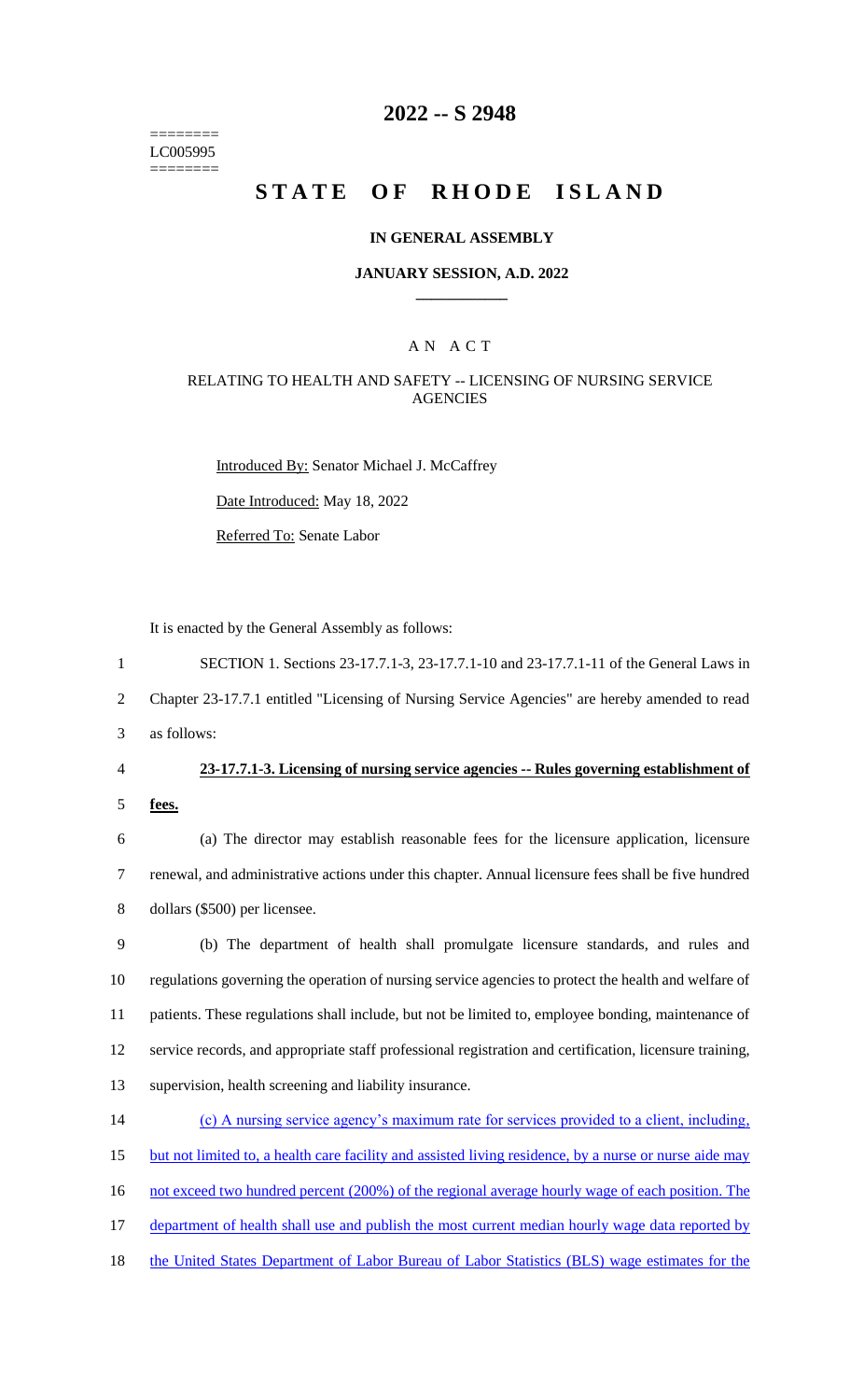1 state. The positions subject to the provisions of this subsection shall include registered nurses (RNs), licensed practical nurses (LPNs), certified nurse assistants (CNAs), medication aides, med technicians, therapists and therapist aides. The maximum rate shall include all charges for administrative fees, contract fees, or other special charges in addition to the hourly rates for the 5 nursing personnel supplied to a client. **23-17.7.1-10. Regulations, inspections, and investigations.** (a) The licensing agency shall, after a public hearing pursuant to chapter 35 of title 42, give notice, adopt, amend, promulgate, and enforce any rules and regulations and standards with respect to nursing service agencies to be licensed under this chapter that may be designed to further the accomplishment of the purposes of this chapter in promoting safe and adequate care of individuals

 All licensed nursing service agencies shall be required to protect clients by insuring that all persons whom it employs receive training and/or competency evaluation pursuant to the provisions of §§ 23-17.9-3 and 23-17.7-11. The licensing agency shall make or cause to be made any inspections 15 and investigations that it deems necessary including service records. Inspection of records may

receiving nursing and nursing assistant services, in the interest of public health, safety, and welfare.

- 16 include, but are not limited to:
- (1) Records of required health examination which shall be kept confidential, all required 18 medical records including COVID-19 testing results, and all required vaccinations required by the 19 department; and
- (2) Personnel file and folder for each employee; which includes documented evidence of credentials and other appropriate data, including documentation of orientation, and quarterly in-service education, records of completion of required training and educational programs, medical
- records, and criminal background checks.
- (b) The staffing agency shall maintain insurance coverage for workers compensation for 25 all nurses, med technicians, certified nursing assistants, therapists and therapist aides provided or 26 procured by the agency.
- **23-17.7.1-11. Training and/or competency evaluation program for nursing assistants.**
- (a) Every individual who is employed to provide nursing assistant services shall be required to be registered as required by chapter 17.9 of this title.
- (b) An in-service educational program for direct patient care personnel shall be provided
- 31 on an ongoing basis which shall include orientation for new personnel and periodic programs
- 32 conducted at a minimum quarterly totaling a minimum of twelve (12) hours of instruction annually
- for the continued improvement and development of skills of direct care personnel, including
- competency training and department required training based on licensure.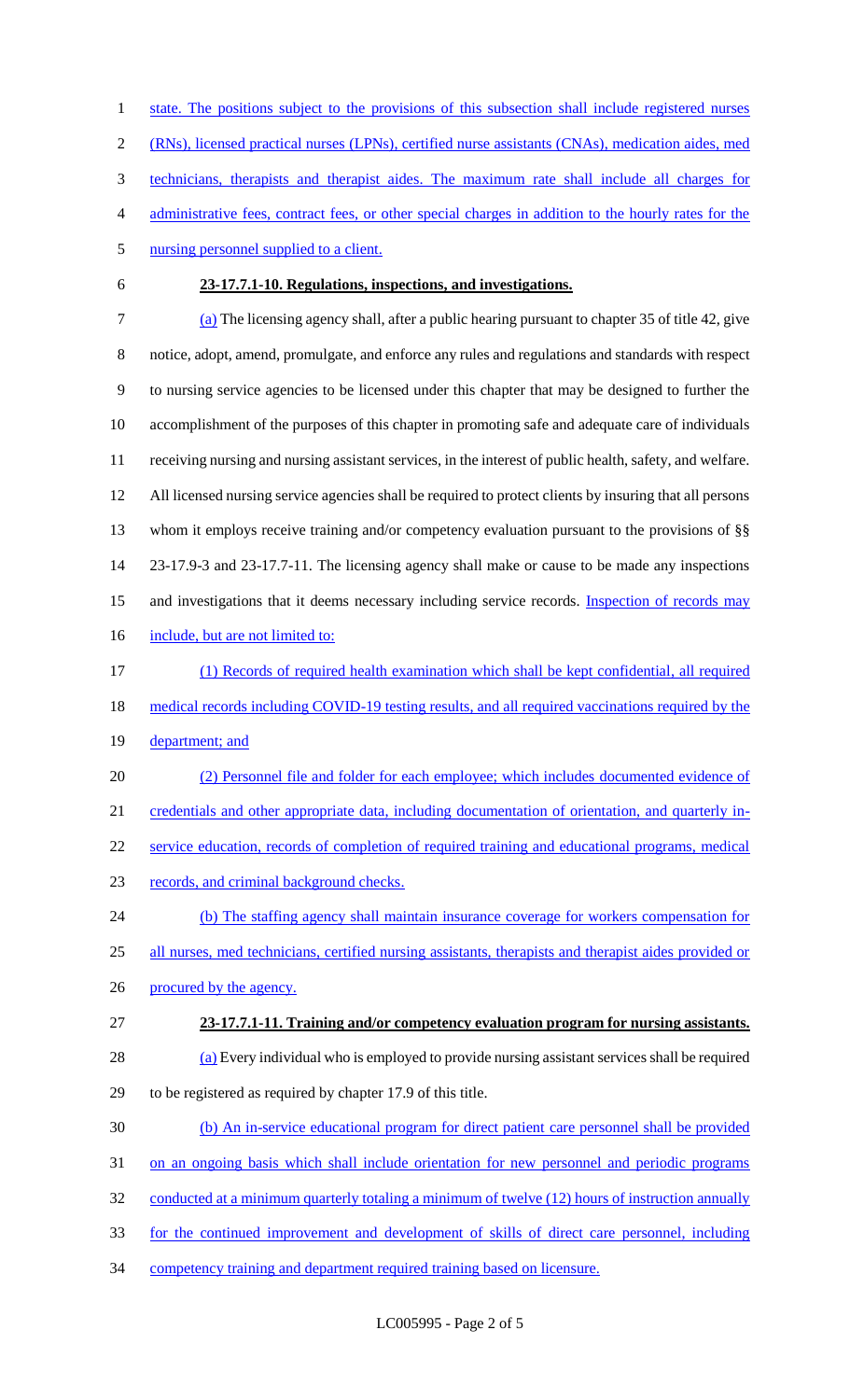| $\mathbf{1}$   | SECTION 2. Chapter 23-17.7.1 of the General Laws entitled "Licensing of Nursing"                  |
|----------------|---------------------------------------------------------------------------------------------------|
| $\overline{2}$ | Service Agencies" is hereby amended by adding thereto the following sections:                     |
| 3              | 23-17.7.1-22. Employment prohibitions.                                                            |
| 4              | (a) No nursing service agency may recruit and/or hire potential employees from a client           |
| 5              | which the nursing service agency actively provides nursing personnel services to the client under |
| 6              | contract.                                                                                         |
| $\tau$         | (b) The nursing service agency shall not, in any contract with any employee of a client,          |
| 8              | require the payment of liquidated damages, employment fees or other compensation should the       |
| 9              | employee be hired as a permanent employee of a client provider.                                   |
| 10             | 23-17.7.1-23. Annual reporting requirements.                                                      |
| 11             | (a) The agency shall submit an annual statistical report to the department of health. The         |
| 12             | report shall include information required by the department pursuant to rules and regulations to  |
| 13             | include, but not be limited to:                                                                   |
| 14             | (1) Mean, median, and average salaries and hourly pay rates of employees, by employment           |
| 15             | type;                                                                                             |
| 16             | (2) Number of employees currently employed;                                                       |
| 17             | (3) Number of employees terminated during the reporting period;                                   |
| 18             | (4) Number of employees reported to the office of the attorney general for suspected              |
| 19             | violation of law; and                                                                             |
| 20             | (5) Number of employees reported to the department for suspected abuse, neglect,                  |
| 21             | misappropriation, or job abandonment.                                                             |
| 22             | (b) For every person placed for employment, or temporary performance of services by an            |
| 23             | employment agency with a health care provider employer, the employment agency shall annually      |
| 24             | report:                                                                                           |
| 25             | (1) The amount charged for each person;                                                           |
| 26             | (2) The amount paid to each person;                                                               |
| 27             | (3) The amount of payment received that is retained by the employment agency; and                 |
| 28             | (4) Any other information that the department, in conjunction with the Family and Social          |
| 29             | services administration, determines relevant to determine how much health care provider           |
| 30             | employers who participate in Medicare and Medicaid are charged by employment agency services.     |
| 31             | (c) Reports under this section shall be submitted by the employment agencies no later than        |
| 32             | thirty (30) days after the end of the calendar year.                                              |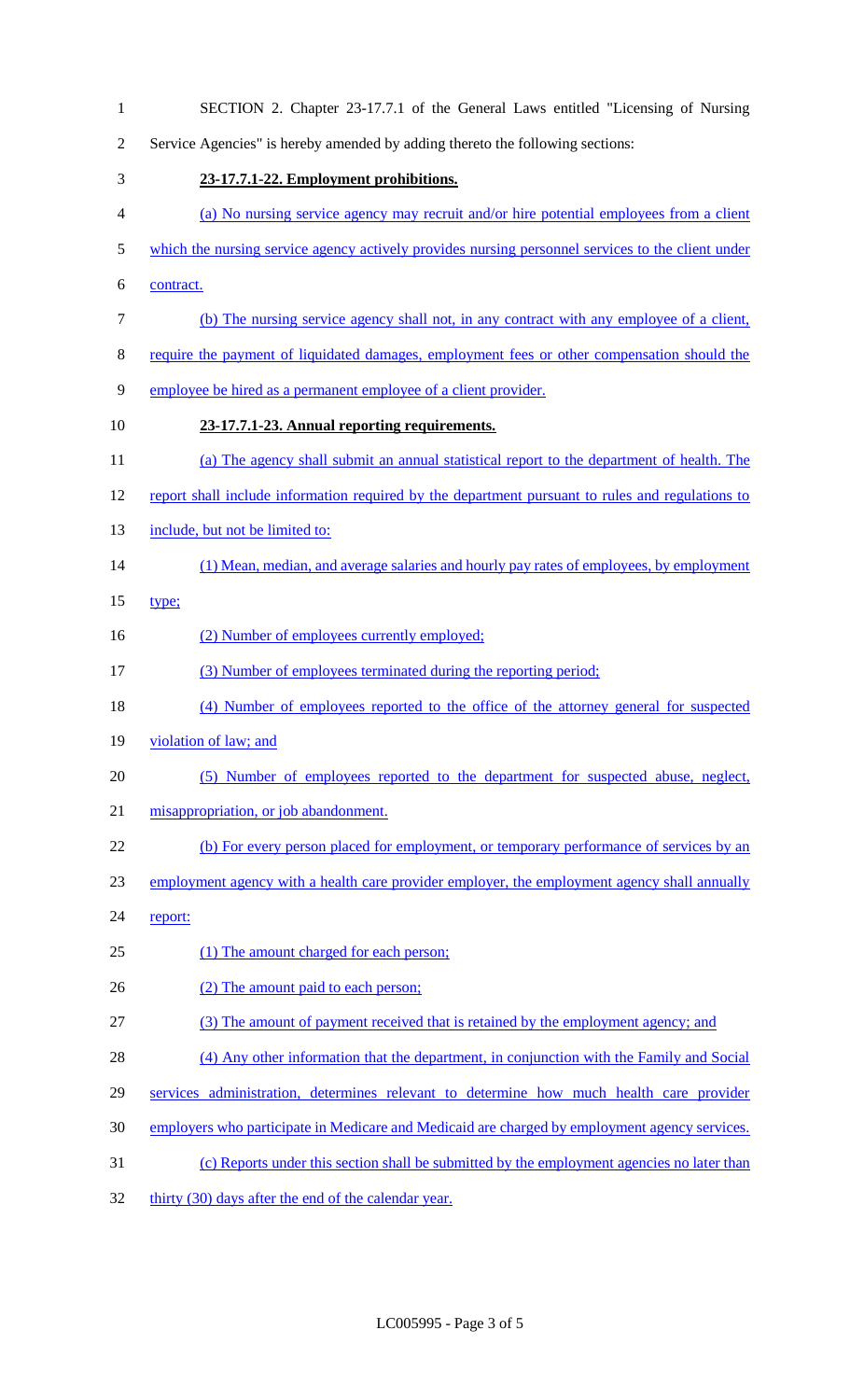1 SECTION 3. This act shall take effect upon passage.

 $=$ LC005995  $=$